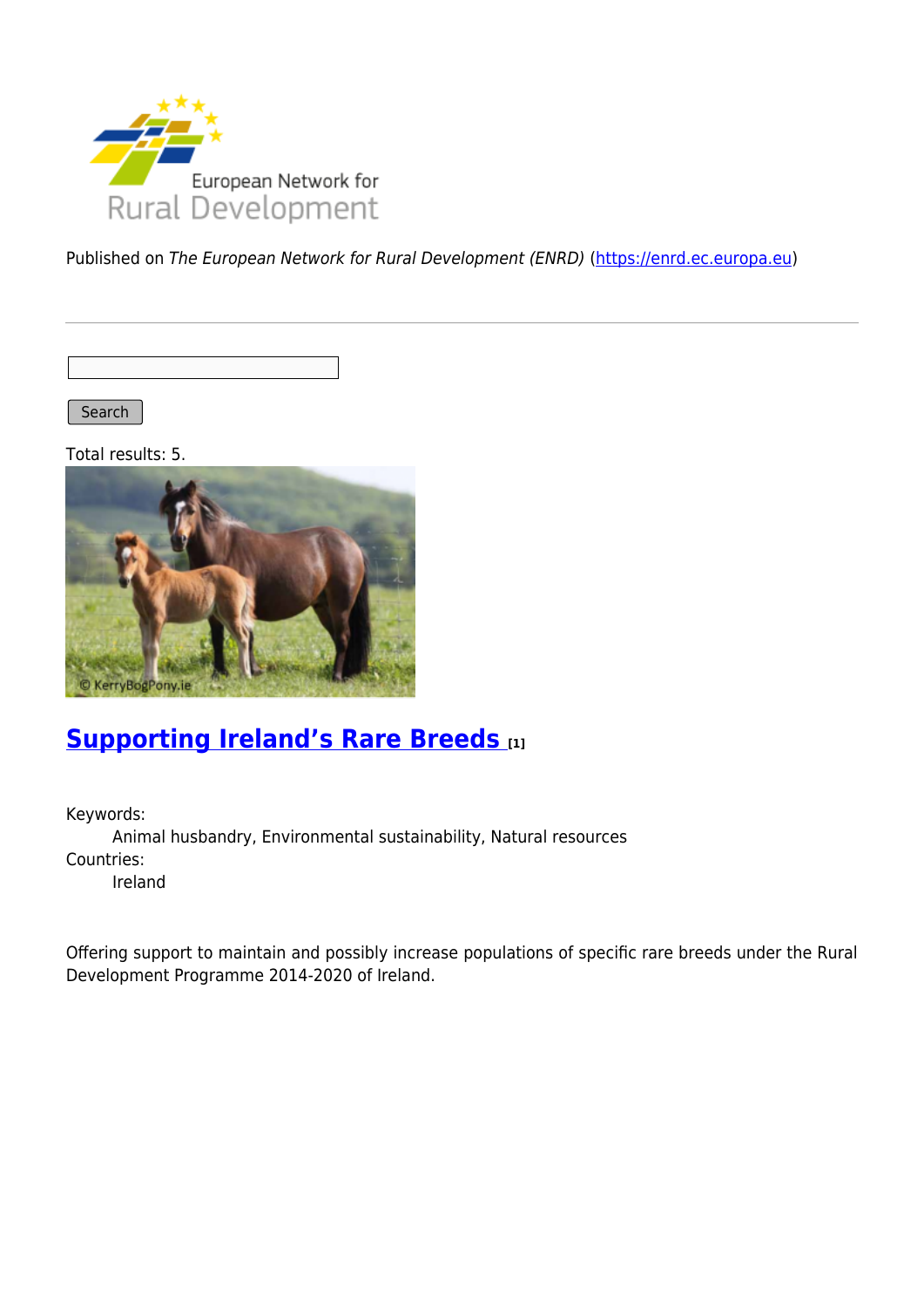

# **[Anu and Esa Immonen's dairy farm in Savo region](https://enrd.ec.europa.eu/projects-practice/anu-and-esa-immonens-dairy-farm-savo-region_en) [2]**

Keywords:

Animal husbandry, Competitiveness, Family farming Countries: Finland

Natural constraint payments play a key role in supporting farms to sustain their profitability and develop in areas that would otherwise be abandoned.



# **[Zagorin Hellas - Control by sexual confusion of pest](https://enrd.ec.europa.eu/projects-practice/zagorin-hellas-control-sexual-confusion-pest-lepidoptera-apple-orchards_en) [Lepidoptera in apple orchards](https://enrd.ec.europa.eu/projects-practice/zagorin-hellas-control-sexual-confusion-pest-lepidoptera-apple-orchards_en) [3]**

Keywords:

Agriculture, Biodiversity, Environmental protection, Producer groups Countries:

Greece

A cooperative of apple producers set up a joint effort among its members to control the codling moth, a major pest, by means of sexual confusion.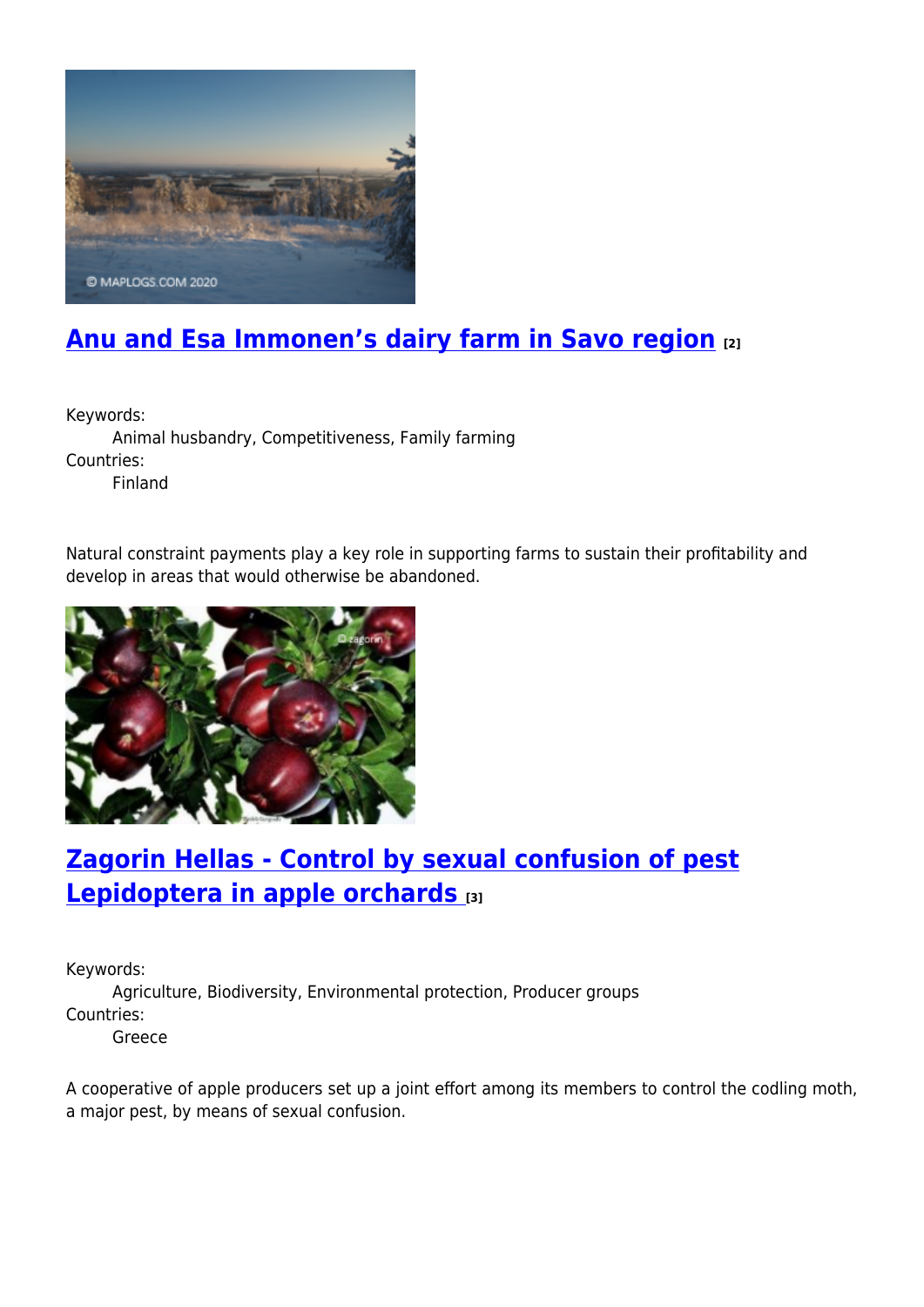

# **[The Greek Red Cow Breed Kastorias - Kristallopigis](https://enrd.ec.europa.eu/projects-practice/greek-red-cow-breed-kastorias-kristallopigis_en) [4]**

Keywords:

Animal husbandry, Animal welfare, Biodiversity, Mountain area, Nature conservation, Young farmers

Countries:

Greece

**project focusing on the protection and promotion of a breed of cattle specific to Western Macedonia, the Greek Red Kastoria-Kristalopigi cow.**



#### **[Golashane Farm Nature Reserve](https://enrd.ec.europa.eu/projects-practice/golashane-farm-nature-reserve_en) [5]**

Keywords:

Biodiversity, Environmental protection, Nature conservation, Rural Inspiration Awards: nominees, Sustainability, Women

Countries:

Ireland

Using RDP support to turn a farm into a nature reserve; contributing to tackling biodiversity loss.